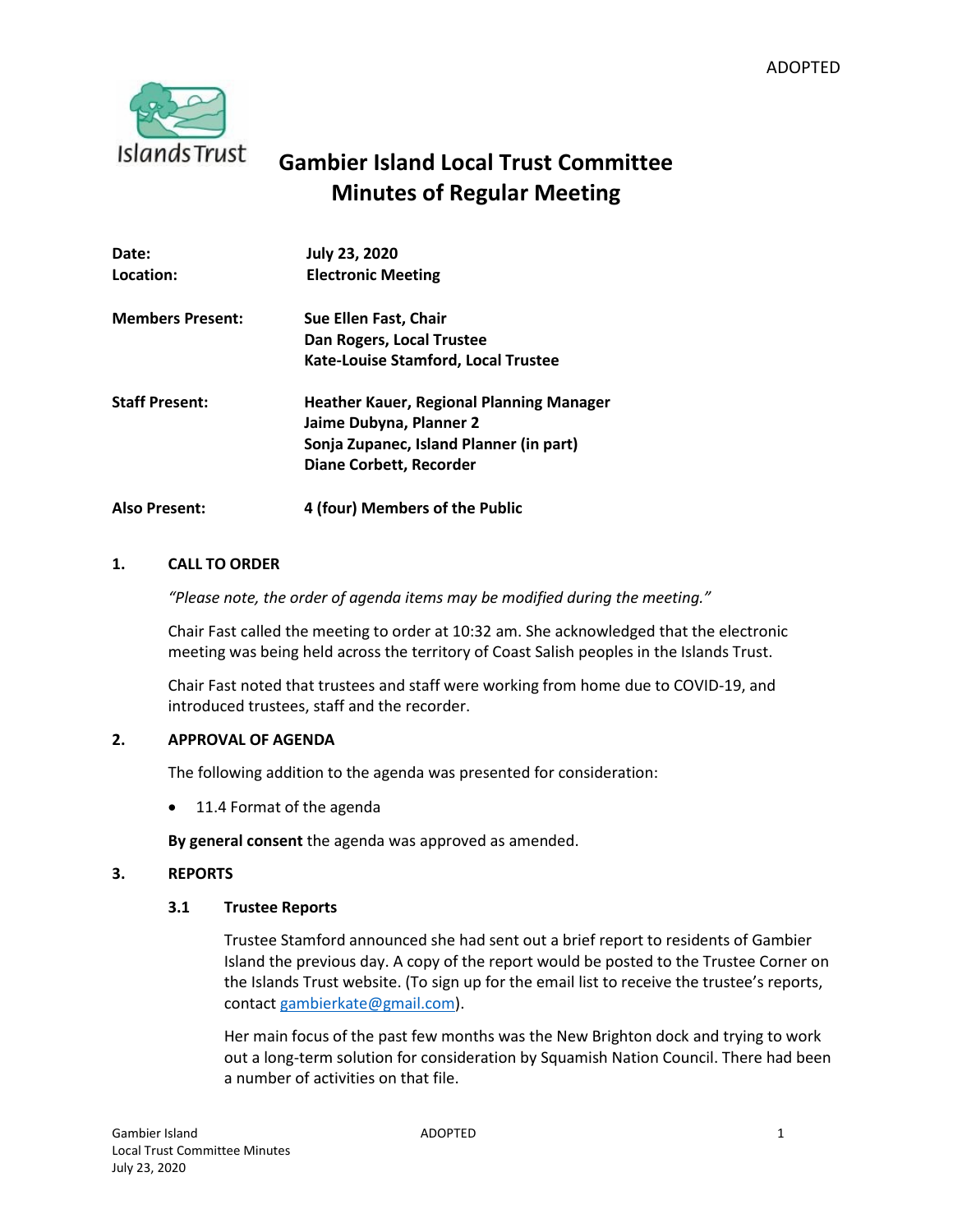Trustee Rogers announced he had been sending out regular email reports to about 240 people in the area. He reported on:

- Attendance at a meeting of Keats Island Shoreline Protection Project Working Group in June.
- Participation in a consultation regarding the Coopers Green boat launch in Halfmoon Bay area, a link to islands.
- Trust Programs Committee review of statements around climate change, reconciliation and affordable housing, all of which are part of Islands Trust strategic plan; discussions are ongoing.
- Keats Island is very busy, with lots of people. There is a noticeable real estate turnover.
- Discussions have been happening about living in the forest-rural interface and issues pertaining to animals, like racoons and coyotes.

# **3.2 Chair's Report**

Chair Fast reported on a recent Islands Trust Council meeting, which was held via Zoom, where highlights of discussion included a request for amendments regarding Private Managed Forest Lands, and an address to BC Ferries service; information is available on Islands Trust website. The next Trust Council meeting will be held electronically on September 15 and 16, 2020.

## **3.3 Electoral Area Director's Report – none**

#### **4. DELEGATIONS – none**

## **5. TOWN HALL**

A member of the public said "hi" to trustees. There were no other comments.

#### **6. MINUTES**

## **6.1 Local Trust Committee Meeting dated May 28, 2020 - for adoption**

The following amendment to the minutes of May 28, 2020 was presented for consideration:

page 1, item 3.1, bullet 1: replace "resource" with "services phone directory".

Trustee Rogers requested that staff copy trustees when letters are sent out to public officials.

**By general consent** the minutes were adopted as amended.

## **6.2 Section 26 Resolutions-Without-Meeting – none**

**6.3 Advisory Planning Commission Minutes – none**

#### **7. BUSINESS ARISING FROM MINUTES**

## **7.1 Follow-up Action List dated July 16, 2020**

Received.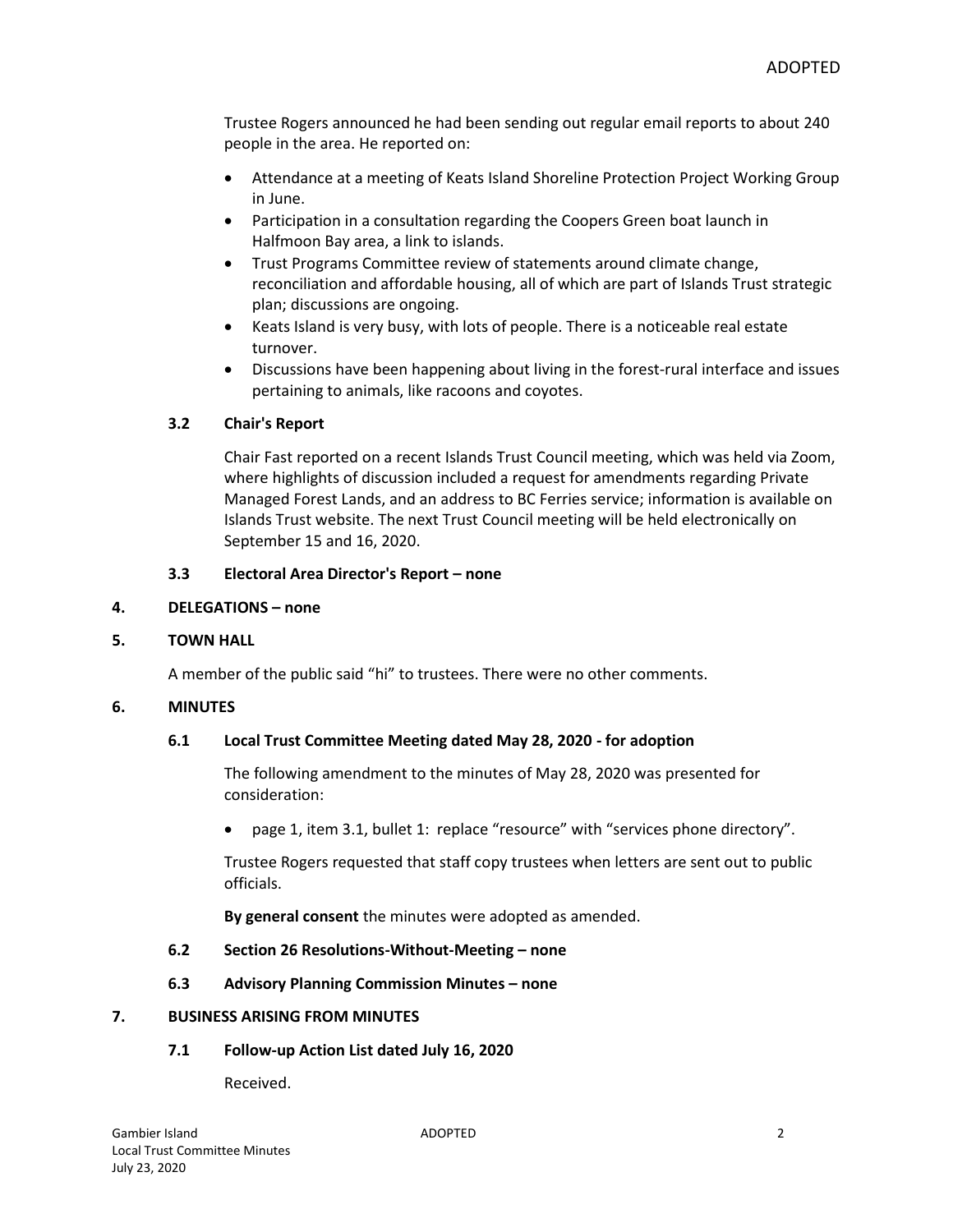# **7.2 Map of Potential Private Managed Forest Land (PMFL)**

The map of potential Private Managed Forest Lands on Gambier Island was received. Discussion ensued. There was support for the map showing how much of the island could become subject to forestry.

#### **GM-2020-015**

# **It was MOVED and SECONDED**

that the Gambier Island Local Trust Committee request staff to include Crown land forestry in the map of forestry lands for Gambier Island.

## **CARRIED**

## **8. APPLICATIONS AND REFERRALS**

## **8.1 GM-DVP-2020.1 (Maltby)**

The Regional Planning Manager reported that an issue had arisen regarding Development Variance Permit GM-DVP-2020.1 (Maltby) issued at the last LTC meeting; there was a set of stairs missing from the site plan. The drawings for the approved building permit from the SCRD included the set of stairs.

#### **GM-2020-016**

# **It was MOVED and SECONDED**

that the Gambier Island Local Trust Committee amend Development Variance Permit GM-DVP-2020.1 by removing Schedules "A" and "B" and replacing them with amended Schedules "A" and "B".

#### **CARRIED**

## **9. LOCAL TRUST COMMITTEE PROJECTS**

# **9.1 Gambier Associated Islands (Anvil & Bowyer) Streamside Development Permit Area (DPA)**

Island Planner Zupanec presented the staff report on the Gambier Associated Islands Streamside Protection and Riparian Areas Development Permit Area (Anvil & Bowyer). The report provided analysis of the referral response from the Ministry of Forests, Lands, Natural Resource Operations and Rural Development to the Bowyer and Anvil Island draft bylaws related to Riparian Areas. Upon further analysis, staff had recommended changes to proposed Bylaw Nos. 145 and 147, and draft Bylaw No. 146.

Trustee Rogers pointed out that he had asked that members of Anvil and Bowyer be given advance notice of this discussion prior to this meeting; he discussed the previous participation in the riparian bylaws process by members from those islands. Staff noted that deferral of a decision on this and notification of Bowyer, Anvil, and South Thormanby Island residents was listed as an option in the staff report.

Discussion ensued and points included:

- 2019 amendments to *Riparian Areas Protection Regulation* (RAPR) (formerly *Riparian Areas Regulation*, or RAR);
- involvement and influence on the bylaw process of biologists from Bowyer Island;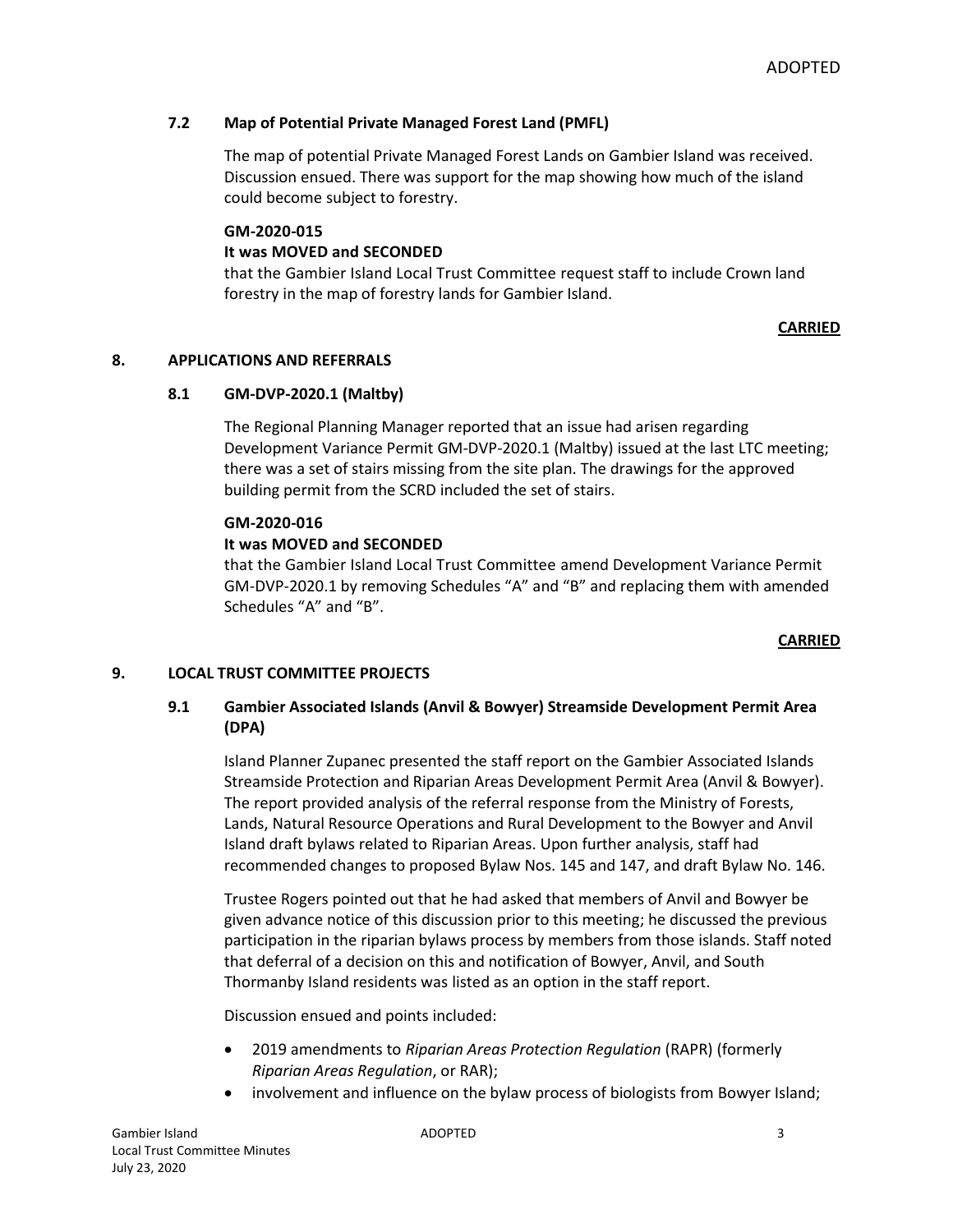- concern about lack of notice to the community since community members had been so engaged in the process;
- concern that Orchid Creek, currently not designated as a RAR stream, fits into the same category as Silver Creek on Keats, set up as a Streamside Protection Area;
- confusion about some proposed edits to the bylaws, and a request to include the island names in the titles to help clarify the bylaws.

There was a break from 11:25-11:27am to address technical issues.

#### **GM-2020-017**

#### **It was MOVED and SECONDED**

that the Gambier Island Local Trust Committee request staff to prepare amendments to proposed Bylaw No. 145, cited as "Gambier Associated Islands Official Community Plan, 2009" for Local Trust Committee consideration:

- a. Re-designate Orchid Creek on Bowyer Island within Development Permit Area 1: Riparian Areas;
- b. Add new amendments to update Development Permit Area 1: Riparian Areas that are based on the recently adopted Gambier Island Development Permit Area 3: Riparian Areas and so that Development Permit Area 1 aligns with the recent amendments to Riparian Area Protection Regulation as per comments from Ministry of Forests, Lands, Natural Resource Operations and Rural Development.

#### **CARRIED**

## **GM-2020-018**

## **It was MOVED and SECONDED**

that the Gambier Island Local Trust Committee request staff to prepare revisions to draft Bylaw No. 146, cited as "Bowyer and Passage Islands Land Use Bylaw, 2011, Amendment No. 1, 2017" for Local Trust Committee consideration by:

a. Remove Development Permit Guidelines for a Streamside Protection Development Permit Area and replace with a new Development Permit Guidelines for a Riparian Areas Development Permit Area and that the Guidelines are based on recently adopted Gambier Island Development Permit Area 3: Riparian Areas, and include updates to align with recent amendments to Riparian Area Protection Regulation as per comments from Ministry of Forests, Lands, Natural Resource Operations and Rural Development.

#### **CARRIED**

#### **GM-2020-019**

## **It was MOVED and SECONDED**

that the Gambier Island Local Trust Committee request that when the revised bylaws are presented to the Local Trust Committee for consideration, the report contains a "track changes" version of the current bylaws showing all changes, as well as a clean copy of the proposed bylaw.

#### **CARRIED**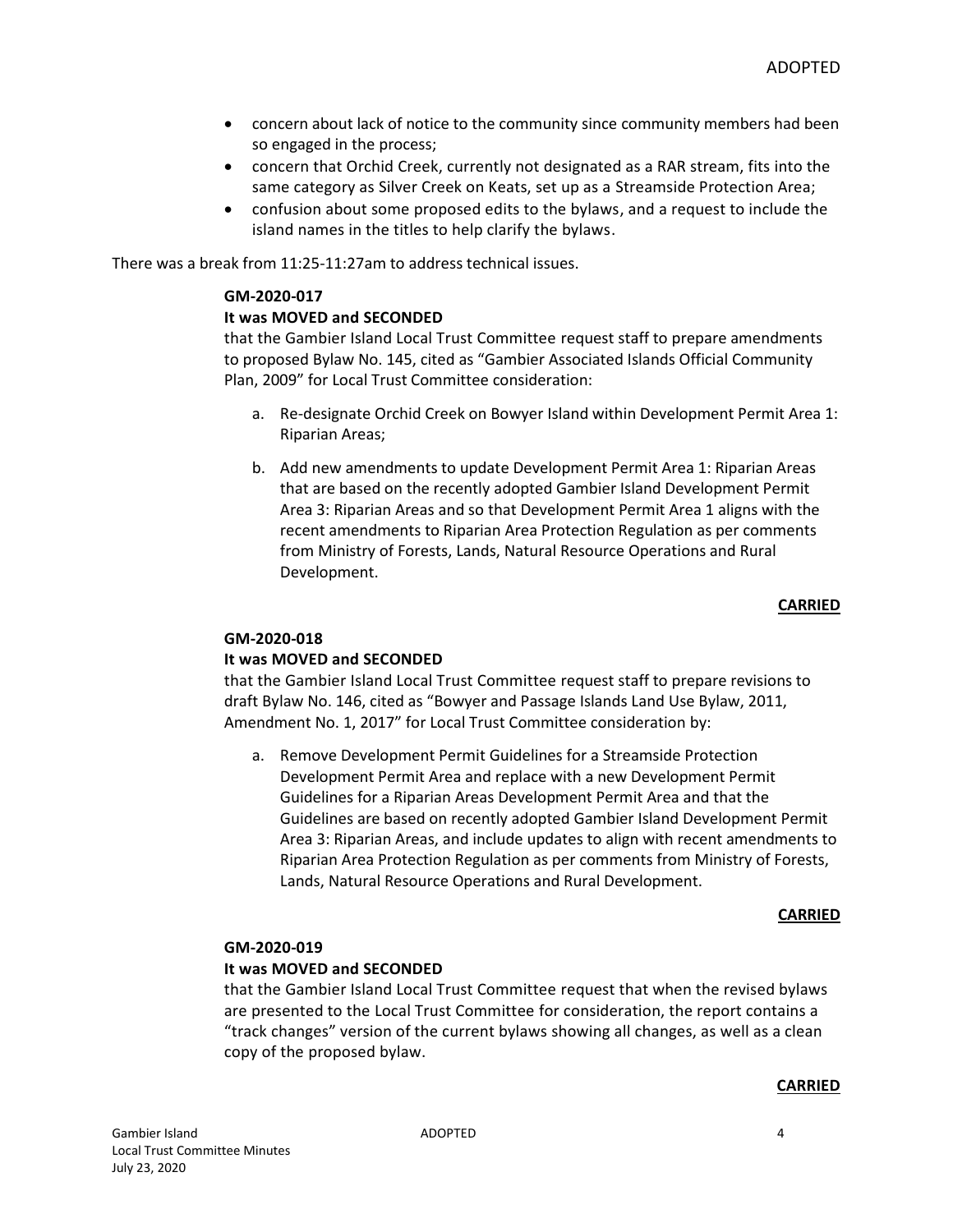## **GM-2020-020**

# **It was MOVED and SECONDED**

that the Gambier Island Local Trust Committee request that staff provide its report related to this matter to residents of Anvil and Bowyer Island as far as possible ahead of the Local Trust Committee meeting where the report will be presented.

# **CARRIED**

# **9.2 Keats Shoreline Protection Project**

Planner Dubyna gave an overview of a Memorandum with an update on the Keats Island Shoreline Protection Project and described recent activities of the Working Group.

The Working Group members recently received information from staff to assist them in making recommendations on the regulatory options presented in the Discussion Paper for shoreline protection. Members were requested to submit comments and recommendations individually to staff by August 14. The Planner advised that the comments and recommendations would be forwarded for the LTC's consideration at the October 1, 2020 regular business meeting.

Trustee Rogers offered comments on his experience of Working Group discussions at its June meeting, and his interest in receiving member recommendations.

Trustee Stamford commented on how the informal structure of the Working Group was functioning well, on a topic that was quite divisive when it was first approached, and hoped to use this approach for other projects in the Gambier Local Trust Area.

## **10. CORRESPONDENCE – none**

*(Correspondence received concerning current applications or projects is posted to the LTC webpage)*

## **11. NEW BUSINESS**

## **11.1 Climate Change Mitigation and Adaptation**

11.1.1 March 2020 Pinna Sustainability Report regarding Climate Projections for Islands Trust Area

[http://www.islandstrustconservancy.ca/media/84991/itc\\_climateprojectionsre](http://www.islandstrustconservancy.ca/media/84991/itc_climateprojectionsreport_final.pdf) [port\\_final.pdf](http://www.islandstrustconservancy.ca/media/84991/itc_climateprojectionsreport_final.pdf)

Trustee Stamford explained that this summary report from Islands Trust Conservancy brings together data on climate projections and potential impacts for the Islands Trust Area, intended to support decision-making on how to adapt future acquisition and stewardship of land to appropriately consider climate change.

# **11.2 New Brighton Dock Update**

Trustee Stamford announced that the future of the New Brighton dock is a topic that has become more active. Squamish Nation Council is looking at options for them to divest the dock in a way that is best for their membership. The trustee reported there has been a lot of communication with their staff regarding what they are looking for.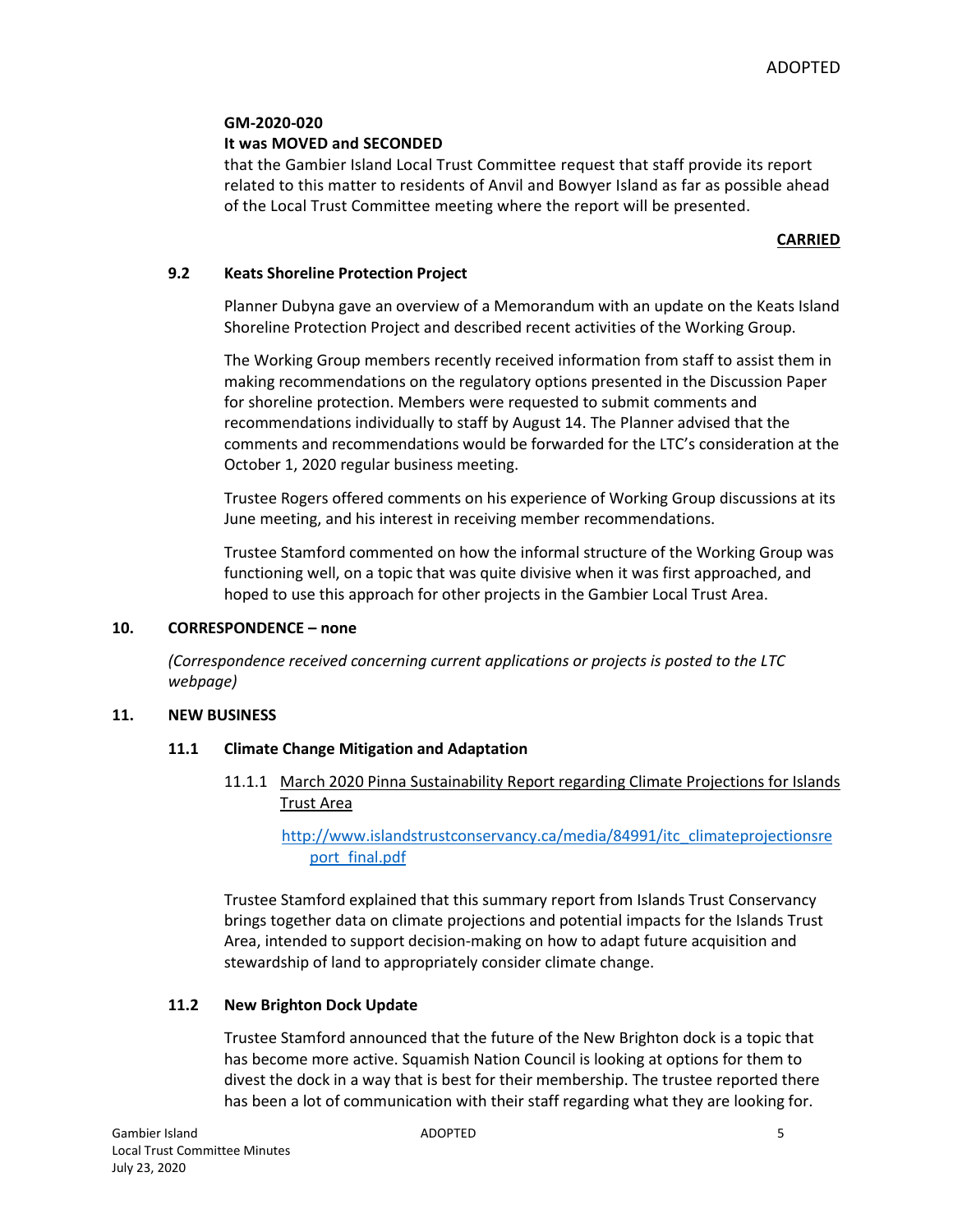The dock is a critical infrastructure piece for this area, and is impacted by the Sunshine Coast Regional District (SCRD) and its long-term view for its docks. She mentioned she had been interacting with residents of the New Brighton area regarding potential options.

Although this port is zoned as a public facility, she noted she did not know how that would impact a private owner, and wanted further support from Islands Trust on that. She had had discussions with the CAO on approaches and was developing a survey regarding the dock. Discussion ensued.

#### **GM-2020-021**

#### **It was MOVED and SECONDED**

that the Gambier Island Local Trust Committee send correspondence under the signature of the Chair requesting that the Sunshine Coast Regional District take active steps to help resolve the issue of ownership and maintain public access to the New Brighton dock.

#### **CARRIED**

Trustee Stamford will draft a letter.

# **11.3 RCMP Car Parking on Community Center Property – Choices for Minimizing Costs for a Community Amenity**

Trustee Stamford reported the RCMP was looking at placing a police car in the region of the island near the Gambier Community Centre. It would need a secure area around it. There is a location on the Community Centre property that would work, and would require a Qualified Environmental Professional (QEP) report and to go through a Riparian Areas Protection Regulation process. Given that it would be a community amenity, the trustee inquired if there were any options for funds for mitigating the costs for this community project.

Discussion ensued. It was suggested that the Community Centre apply for an SCRD grant, or that perhaps the RCMP could pay for the costs. Trustee Stamford will follow up regarding this matter with the SCRD West Howe Sound / Area F Director Mark Hiltz.

#### **11.4 Format of the Agenda**

Trustees discussed the use of links within the agenda, and the format for presenting links within the agenda package. Links were found useful in communicating with constituents through email, and may minimize the size of the paper agenda package.

#### **12. REPORTS**

## **12.1 Trust Conservancy Report dated May 26, 2020**

#### 12.1.1 Contiguous Forest Mapping in the Islands Trust Area Report

[http://www.islandstrust.bc.ca/media/349568/524\\_tc\\_2020-06-16\\_contiguous](http://www.islandstrust.bc.ca/media/349568/524_tc_2020-06-16_contiguous-forest-mapping-project_rfd.pdf)[forest-mapping-project\\_rfd.pdf](http://www.islandstrust.bc.ca/media/349568/524_tc_2020-06-16_contiguous-forest-mapping-project_rfd.pdf)

Trustee Stamford explained and introduced this project of the Local Planning Committee. It is part of Islands Trust Strategic Plan and is also in support of the Douglas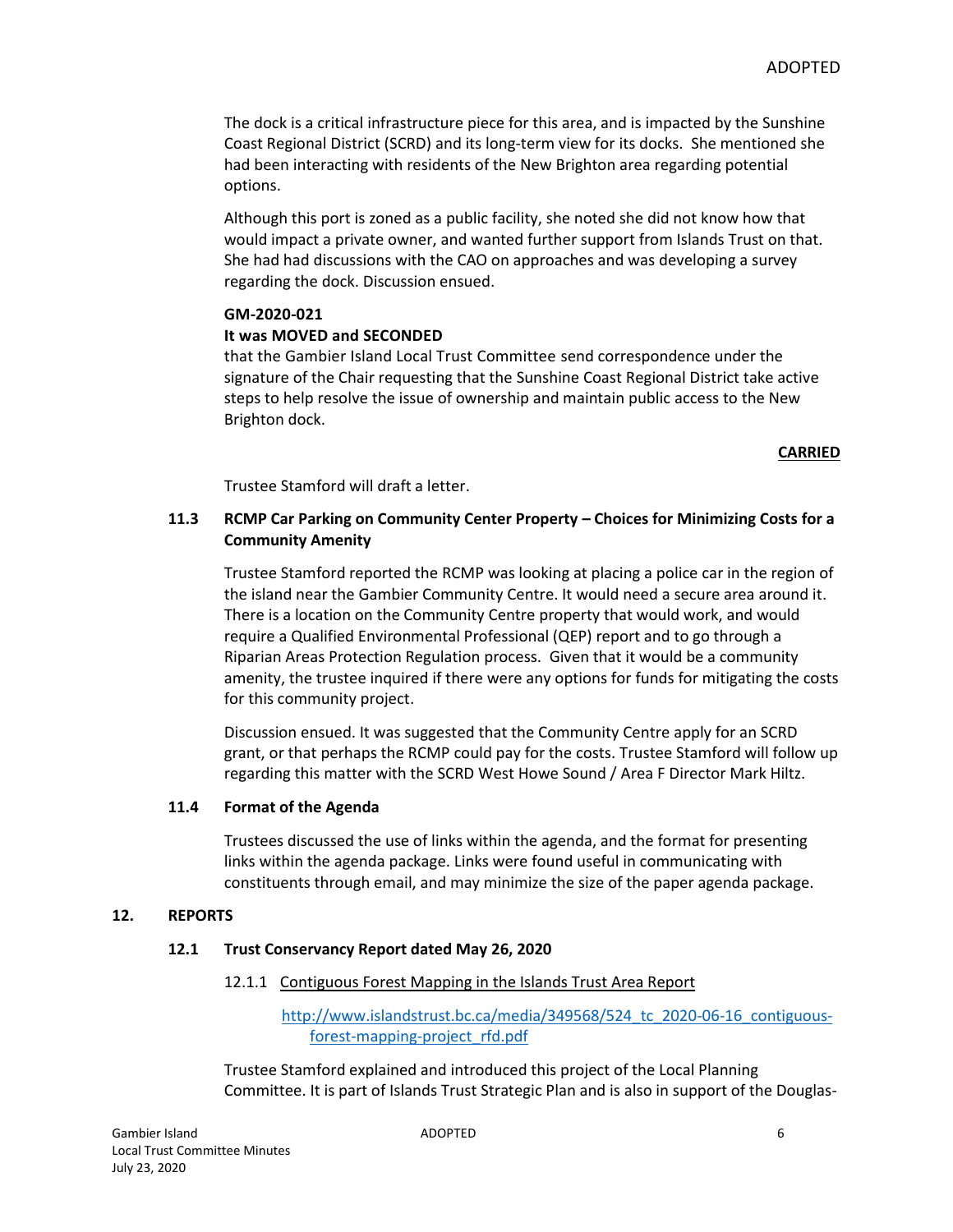fir Toolkit. It shows the different levels of forests on all the islands. The Gambier Local Trust Area is profiled, but it does not include Thormanby Islands.

The trustee remarked that it would be nice to have this in further detail, with all the different levels of "where we are at" with forestry. This speaks to planning opportunities and long term planning. Another opportunity is a research network on Salt Spring. She expressed interest in using this type of information to further interpret how we manage ecological systems.

Chair Fast noted that page 30 of the project report shows the Howe Sound area.

## **12.2 Applications Report dated July 16, 2020**

Received.

There was discussion about the current status of processes pertaining to the development of District Lot 696 on Keats Island.

It was reported that the last twenty one-acre lots on Gambier were mostly sold, rendering a potential increase in the population in West Bay area.

#### **12.3 Trustee and Local Expense Report dated May, 2020**

Received.

#### **12.4 Adopted Policies and Standing Resolutions**

Received.

There was discussion about a November 2019 resolution regarding reaching out to First Nations and engaging with them. Planner Dubyna indicated she would check to see if there were any responses to ensuing correspondence that had been sent to the Squamish Nation.

## **12.5 First Nations Activities**

Trustee Rogers attended a training session regarding land acknowledgements and the appropriateness of those. Islands Trust Intergovernmental Policy Advisor Lisa Wilcox led the webinar.

It was observed that a lot of the First Nations contacts were not as accessible as they used to be, thus making it challenging to communicate with them

## **12.6 Local Trust Committee Webpage – none**

## **12.7 What We Heard – Islands 2050 Policy Statement Project Update**

[http://www.islandstrust.bc.ca/media/349569/625\\_policy\\_statement\\_what-we](http://www.islandstrust.bc.ca/media/349569/625_policy_statement_what-we-heard_brf.pdf)[heard\\_brf.pdf](http://www.islandstrust.bc.ca/media/349569/625_policy_statement_what-we-heard_brf.pdf)

Received.

Trustees Rogers and Stamford sent the Islands 2050 Policy Statement Amendment Project Update to their island contact lists.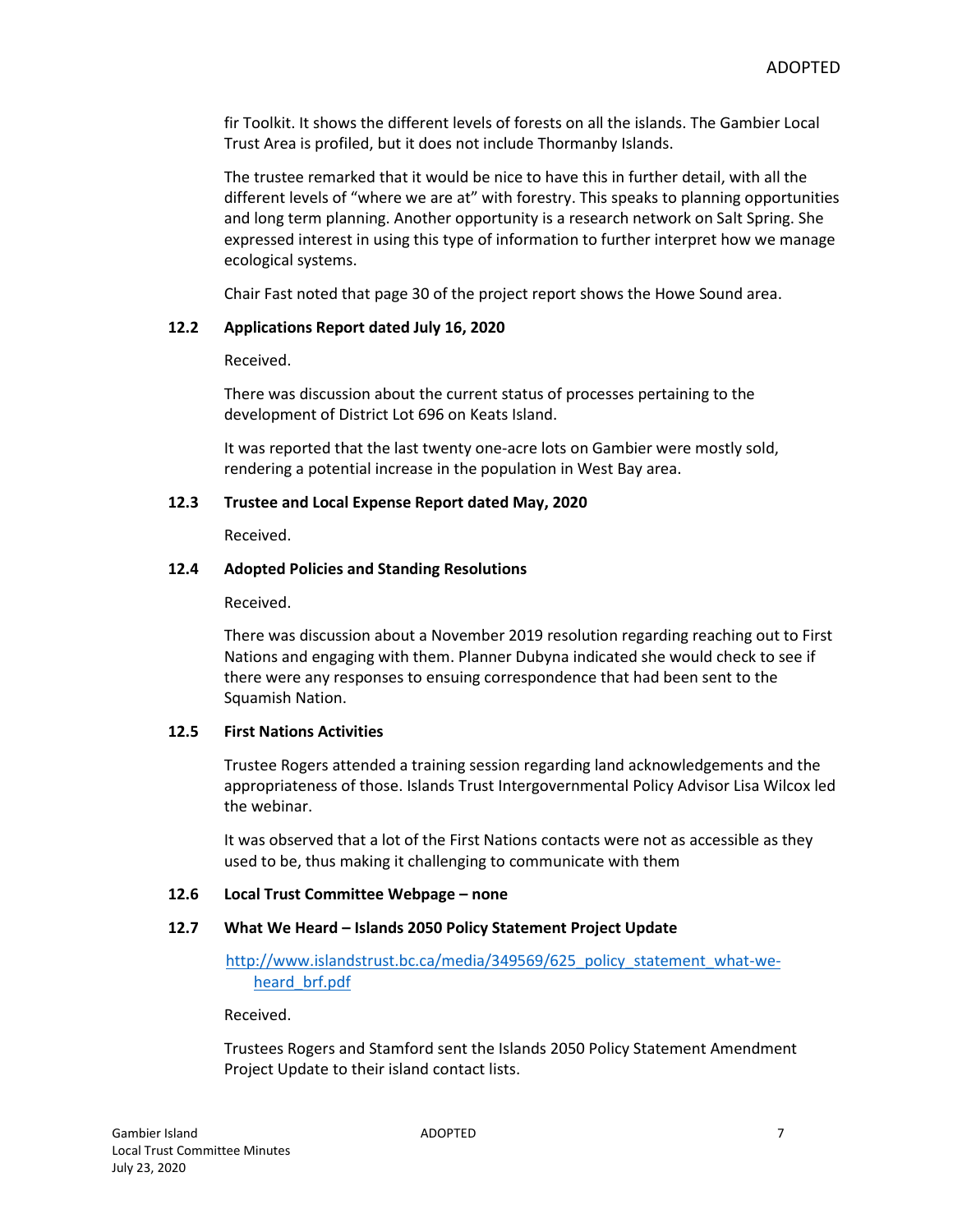Chair Fast explained that it is the beginning of the process to revisit the Islands Trust Policy Statement. She mentioned that on page "small number" 6 showed the number of people who responded to the public open house and things they said. For Gambier, the focus/bulk of comments was infrastructure, transportation and services. Key themes around values are identified (page small number 8): nature connection; preserve and protect mandate; planning, policy and governance; rural island culture; community resilience; infrastructure, transportation and services. There was lots of support for Islands Trust among participants. To date, twenty-four events have been held across the whole Trust Area. It is a multi year process; there will be more work ahead and chances for people to participate.

#### **13. WORK PROGRAM**

#### **13.1 Top Priorities Report dated July 16, 2020**

Received.

#### **13.2 Projects List Report dated July 16, 2020**

Received.

#### **14. INFORMATION ITEMS**

#### **14.1 June 2016 Climate Projections for Metro Vancouver**

[http://www.metrovancouver.org/services/air](http://www.metrovancouver.org/services/air-quality/AirQualityPublications/ClimateProjectionsForMetroVancouver.pdf)[quality/AirQualityPublications/ClimateProjectionsForMetroVancouver.pdf](http://www.metrovancouver.org/services/air-quality/AirQualityPublications/ClimateProjectionsForMetroVancouver.pdf)

Received.

## **14.2 Spring 2020 Metro Vancouver Nature and Ecosystems Discussion Paper**

[http://www.metrovancouver.org/services/air-quality/climate](http://www.metrovancouver.org/services/air-quality/climate-action/climate2050/regional-priorities/nature/updates/Pages/default.aspx)[action/climate2050/regional-priorities/nature/updates/Pages/default.aspx](http://www.metrovancouver.org/services/air-quality/climate-action/climate2050/regional-priorities/nature/updates/Pages/default.aspx)

Received.

Chair Fast reported that input/feedback is requested by September.

## **14.3 Travelling to the Islands – COVID 19 News Release**

Received.

Islands Trust put out information for the public in a news release dated June 24, 2020 regarding COVID-19 prevention measures.

#### **15. UPCOMING MEETINGS**

# **15.1 Next Regular Meeting Scheduled for Thursday, October 1, 2020 at 10:30 am – Location to be determined**

There was discussion about the COVID-19 state of emergency currently slated to the end of August, and the possible need for a resolution for LTCs to be able to have an electronic meeting beyond that date. Trustees determined that, if a motion is needed, it could be done by Resolution-Without-Meeting.